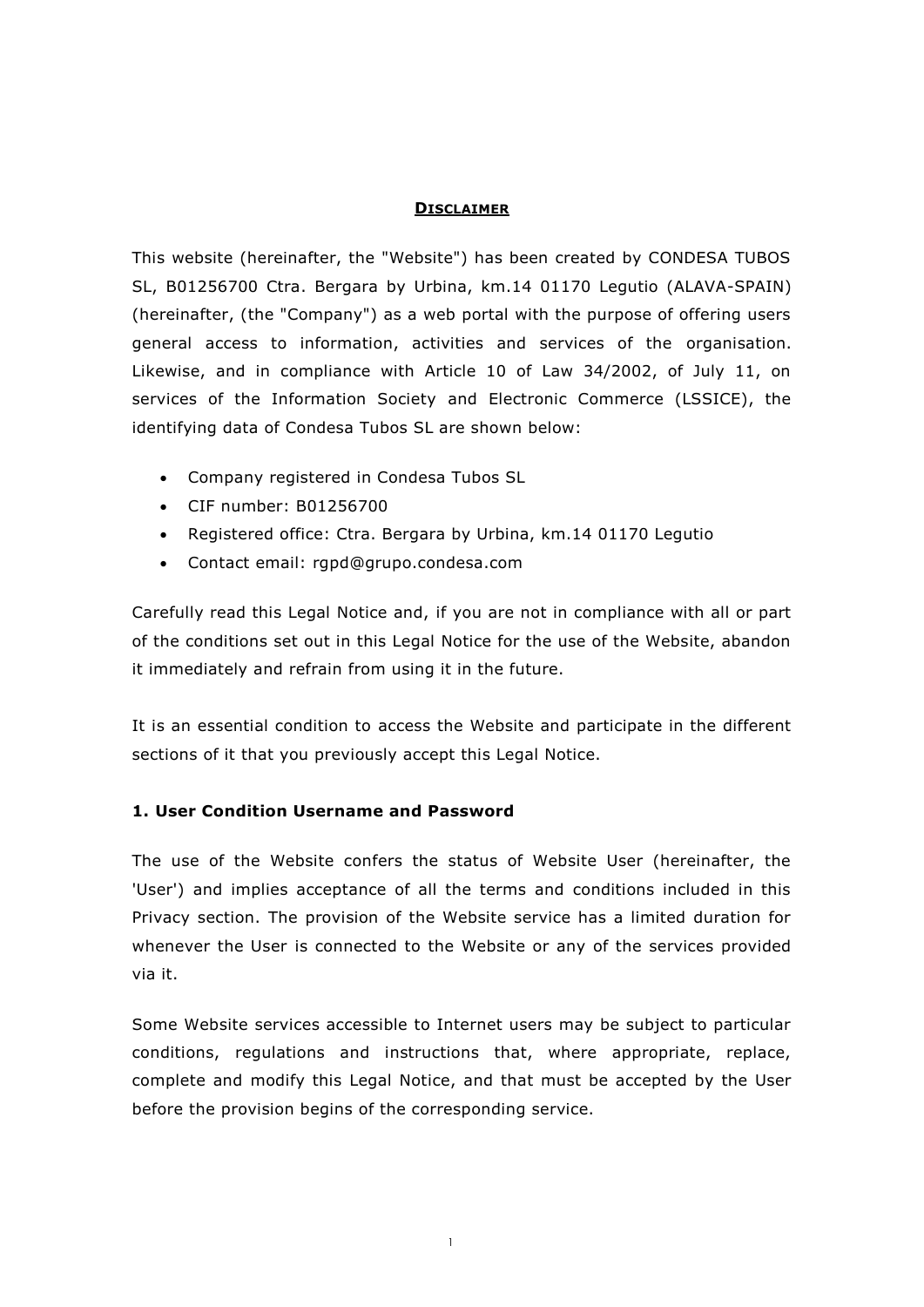The User who is provided with a username and password to access a certain section agrees to keep them and use them with due diligence. The use of the password is personal and non-transferable, the assignment, even temporary, to third parties is not allowed. Accordingly, the User must take the necessary measures for the custody of the chosen password, avoiding using it by third parties. Consequently, the User is solely responsible for the use of his/her password, with total indemnity for the Company.

If the User knows or suspects the use of his/her password by third parties, he/she must inform the Website of this circumstance as soon as possible.

### **2. Use of the Website**

The User agrees to use this Website by the law, morals, generally accepted good customs, current public order and the provisions of this Legal Notice. In particular, the User undertakes to abstain from using it for illicit purposes, damaging the rights and interests of the Company, or third parties and also agrees not to use it in any way that may damage, disable, overburden or damage the Website or prevent its normal use.

The Company may deny or withdraw at any time and without prior notice, access to the Website to those Users who fail to comply with the provisions of this Legal Notice.

#### **3. Waiver of Liability**

#### 3.1. Website

While the Company takes all reasonable efforts to ensure that the information available on the Website is up-to-date and that the Website is available at all times, it cannot ensure that such information will be up-to-date at all times and error-free, nor that its use is fast and uninterrupted. In particular, but without this list being exhaustive, the Company disclaims liability in the following cases: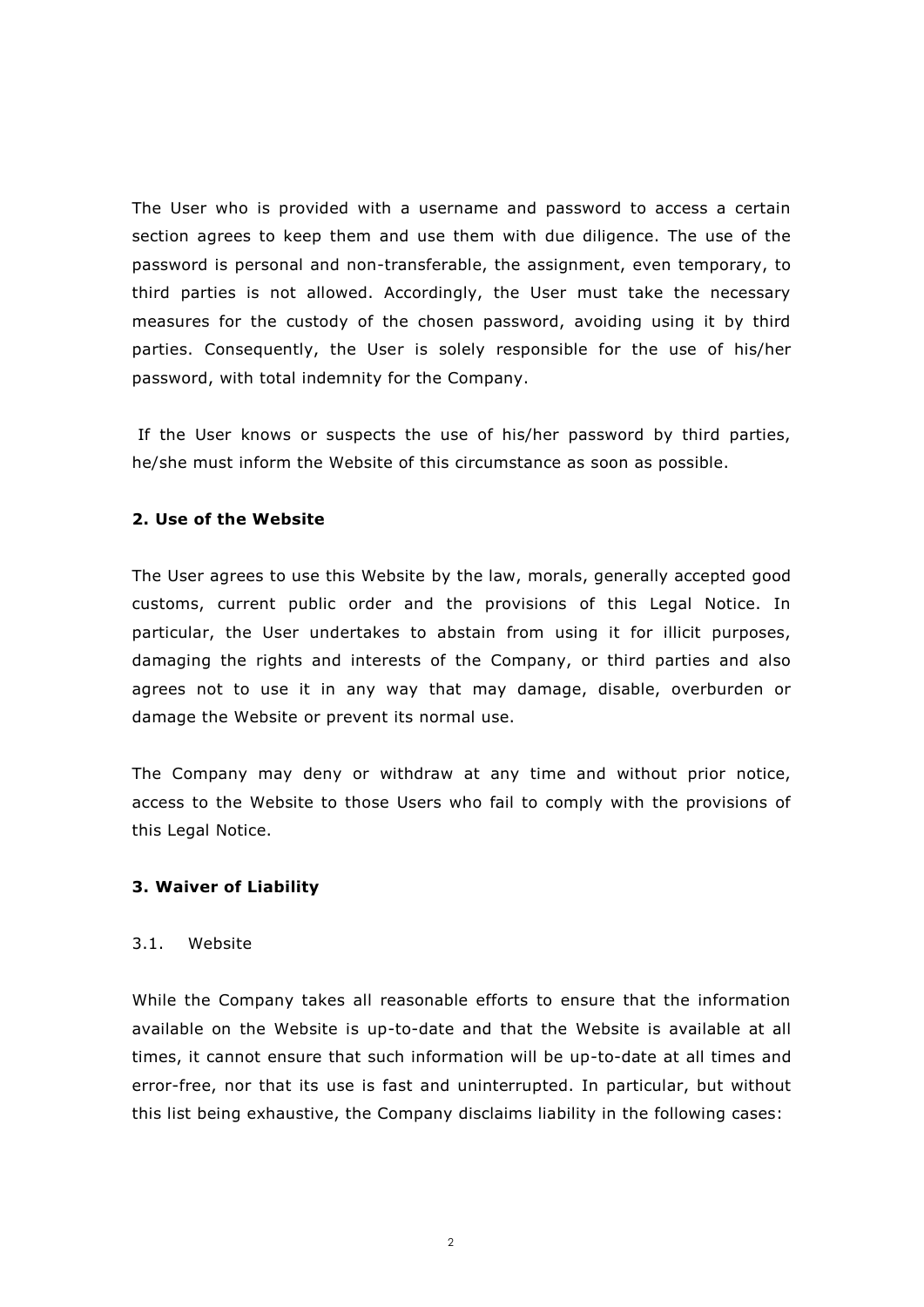- Technical failures that due to fortuitous causes or of another nature, prevent normal operation of the Website;
- Lack of availability of the Website for maintenance or other reasons, which prevents the availability of the service;
- Damages derived from computer viruses and similar or that are generated as a result of improper use of the Website;
- Third-party intrusion in the service. Taking into consideration the progress of the technique, third parties may enter the Website and cause disturbances. Without prejudice to the technical measures that may be adopted to reduce this type of risk, the Company assumes no responsibility whatsoever for the damages that may be caused to the User for this reason.

# **4. Updates**

The Company may, at any time and without prior notice, modify the presentation and configuration of the Website, as well as this Legal Notice and the *[Privacy Policy](POLITICA%20PRIVACIDAD%20ONLINE.pdf)*. These modifications will be published on the Website so that the User can know them before using it. Users must follow any instruction that the Company establishes through the Website or duly authorised personnel.

# **5. Indemnity**

The User shall be liable for damages of any kind that the Company may suffer as a result of the User's failure to comply with any of the obligations outlined in this Legal Notice. Likewise, the User shall hold the Company harmless against any sanction, claim or demand that may be filed by a third party, including any public bodies, against the Company, attorneys or employees as a result of the violation of any rights of third parties or of any regulations applicable by said User through the use of the Website in a manner contrary to the provisions of this Legal Notice.

# **6. Industrial and Intellectual Property**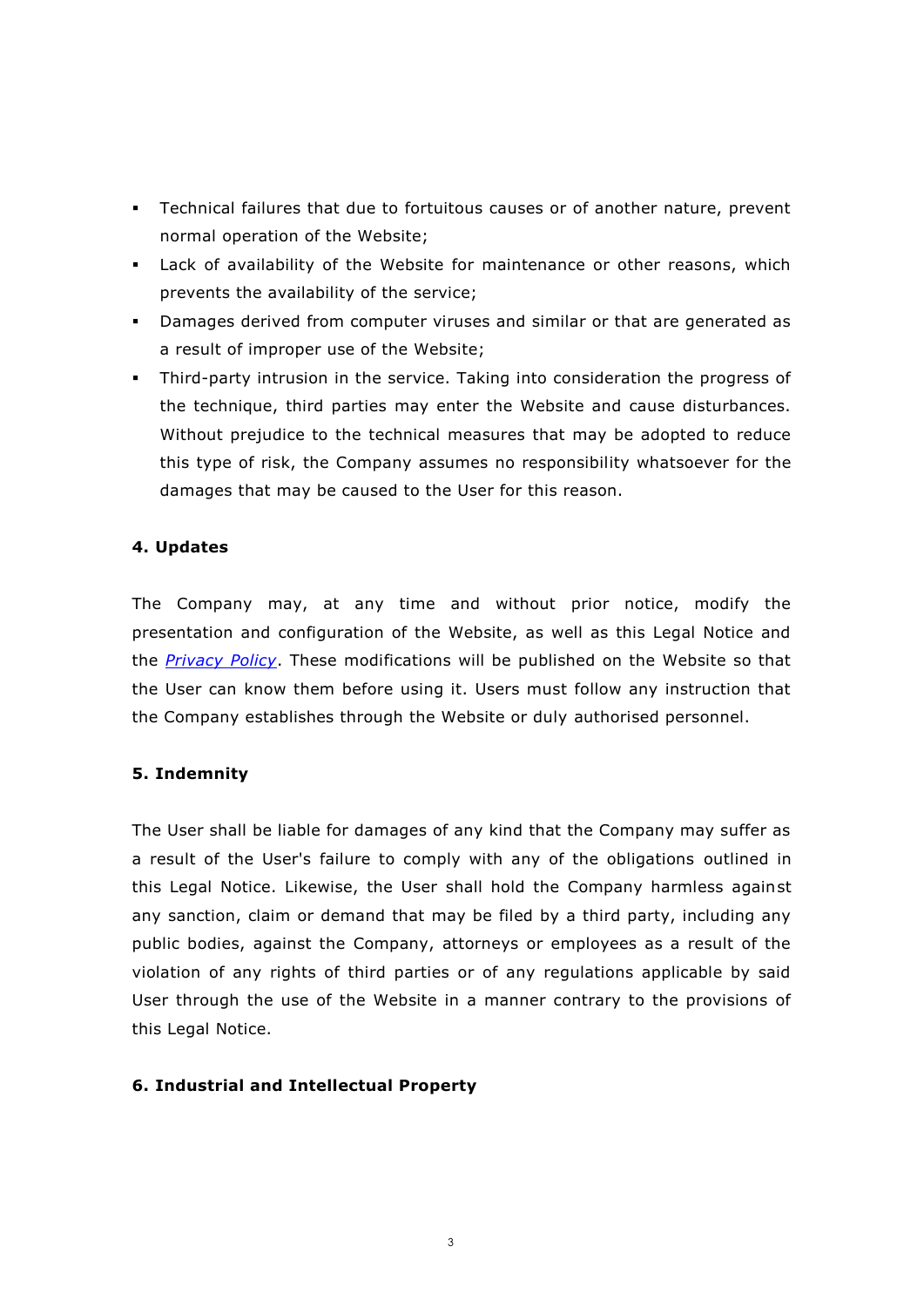The industrial and intellectual property rights over all the contents, distinctive signs, graphic design, as well as the structure, selection, arrangement and presentation of the information, the software, and, in general, any material used in the Website belong to the Company or, as the case may be, its licensors. The User acknowledges that access to the Website does not attribute to him/her concerning said industrial and intellectual property rights any other right other than that of their use under the conditions established in this Legal Notice.

Users may not reproduce, transform, modify, disassemble, reverse engineer, distribute, rent, lend, make available, or allow access to the public through any form of public communication of any of the elements referred to in the preceding paragraph , unless you have the prior written consent of the Company or the respective rights holders.

Likewise, the User agrees not to make commercial use, directly or indirectly, of the materials, elements and information obtained from the Website.

#### **7. Links to Third-party Websites**

The Website may contain links to other websites operated by third parties. The inclusion of such links does not imply that the Company recommends or approves their content. The Company assumes no responsibility for the services, data, files, products, materials and any existing content that appear on such sites or web pages accessible through links or is under any obligation to control such content. The Company is not liable, under any circumstance, of the legality of the contents of the said page(s), being the exclusive responsibility of the third party everything that concerns the content of that link, especially the respect to the law, moral, good customs and public order. The existence of links does not imply any relationship between the Company and the owner of the linked website.

#### **8. Personal Data Protection**